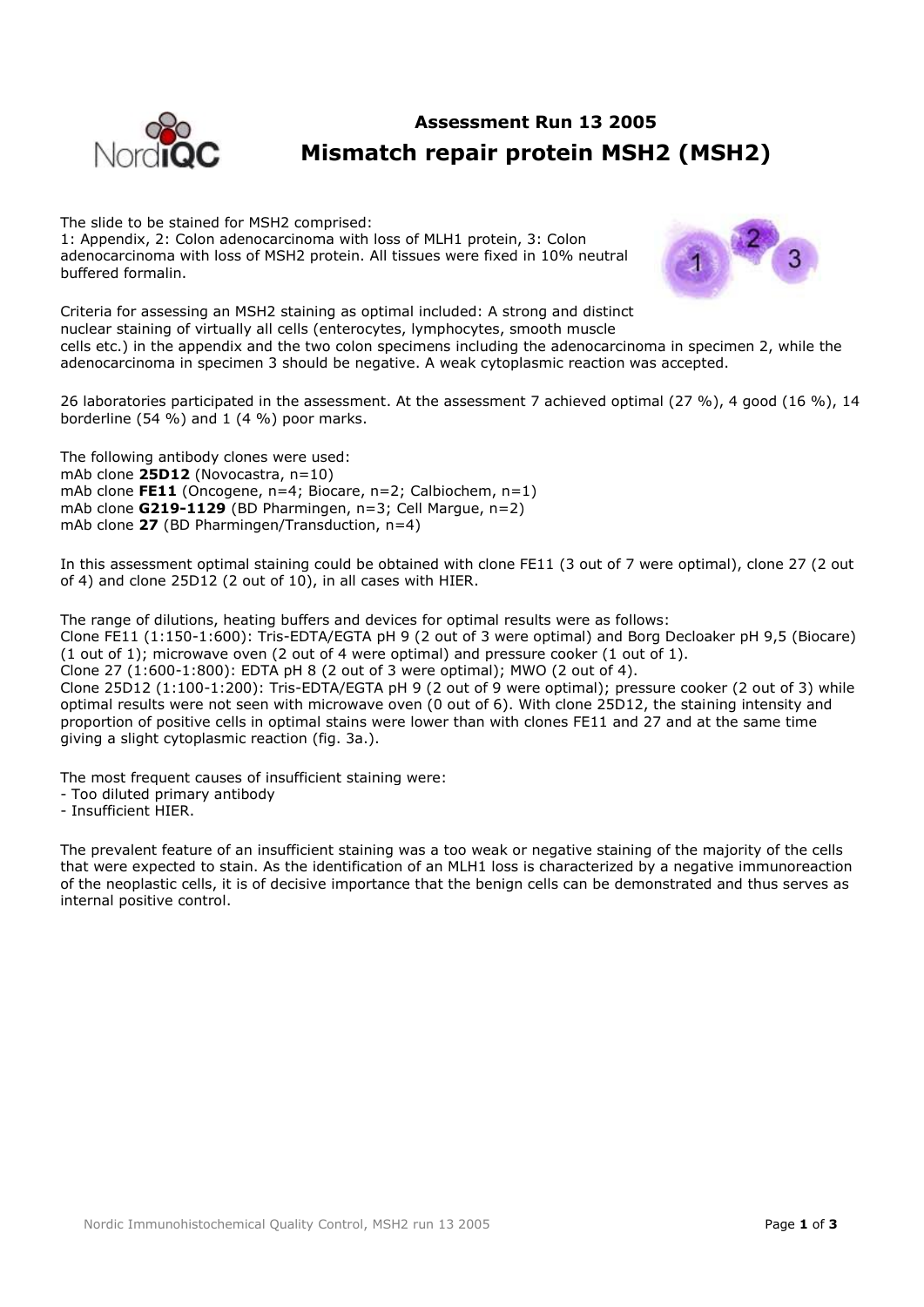

## Fig. 1a

Optimal staining for MSH2 in the appendix. Almost all cells show a moderate to strong nuclear staining.



## Fig. 1b.

Insufficient staining for MSH2 in the appendix. Only the enterocytes show a distinct staining, whereas most stromal cells are negative.



### Fig. 2a

Optimal staining for MSH2 in the colon adenocarcinoma with loss of MSH2 protein. The neoplastic cells are negative and the stromal cells show a positive nuclear reaction.





Insufficient staining for MSH2 in the colon adenocarcinoma with loss of MSH2 protein. Both the neoplastic and stromal cells are negative.